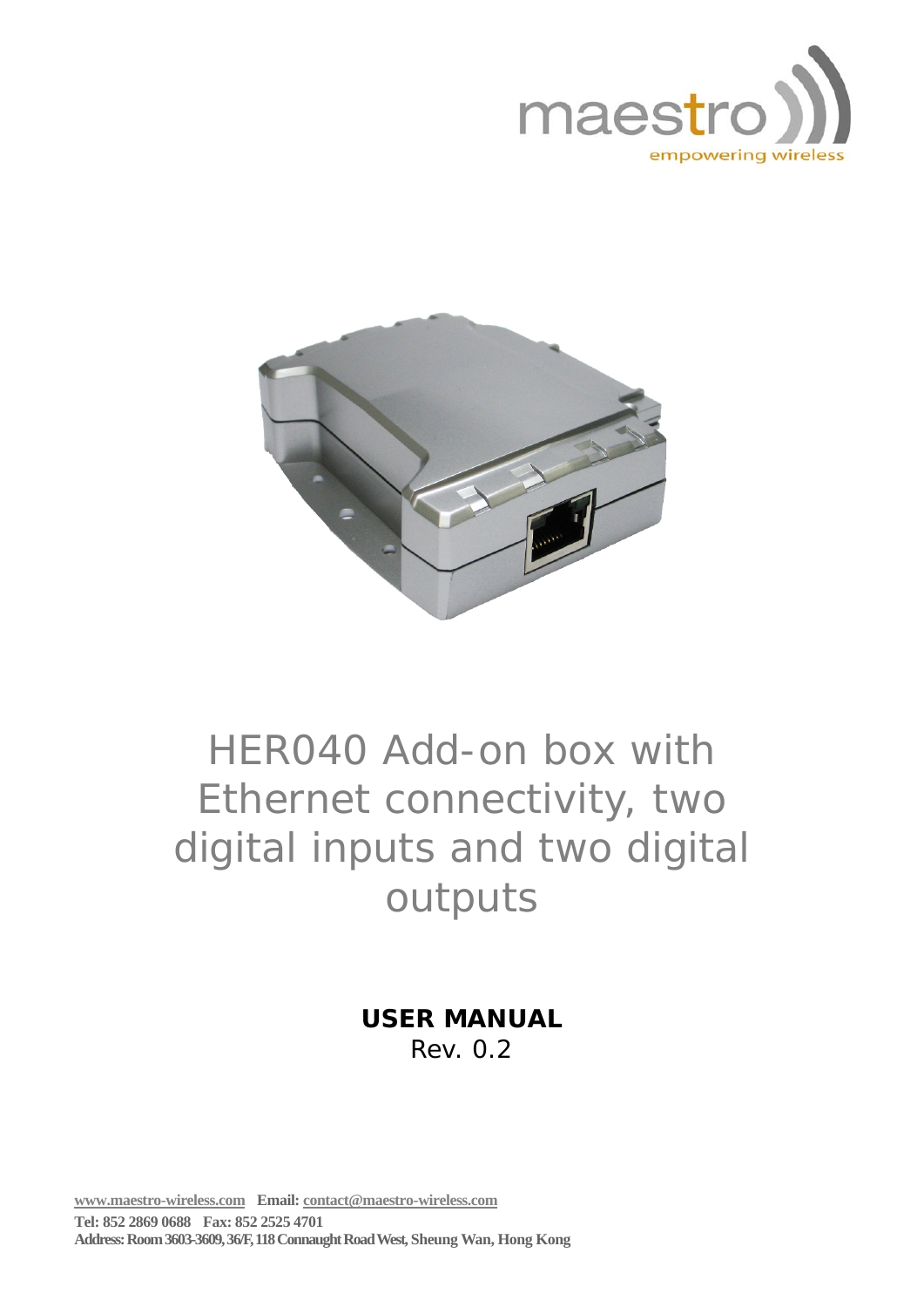

# <span id="page-1-0"></span>**REVISION HISTORY**

| Rev. | <b>Date</b> | <b>Details</b>          | Originated by         |
|------|-------------|-------------------------|-----------------------|
| 0.2  | 31 Oct 2008 | Fine tuned the AT       | Pierre-Emmanuel Surga |
|      |             | commands in             |                       |
|      |             | section 5.3             |                       |
| 0.1  | 29 Oct 2008 | <b>Fixed schematics</b> | Pierre-Emmanuel Surga |
|      |             | and temperature         |                       |
|      |             | ranges                  |                       |
|      | 28 Oct 2008 | First issue             | Pierre-Emmanuel Surga |
|      |             |                         |                       |

This manual is written without any warranty.

**Maestro Wireless Solutions Ltd.** reserves the right to modify or improve the product and its accessories which can also be withdrawn without prior notice.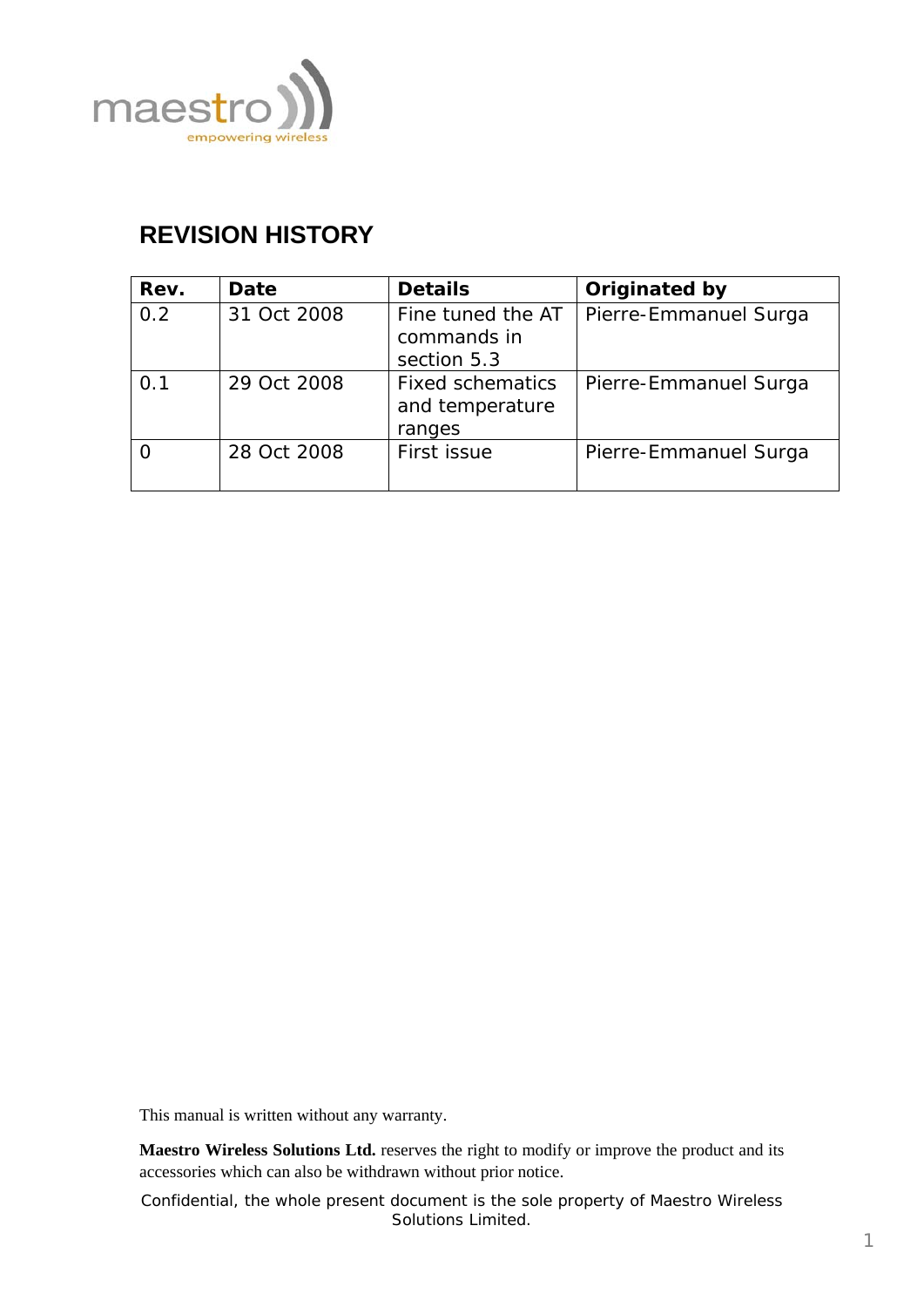

Besides, our company stresses the fact that the performance of the product as well as accessories depends not only on the proper conditions of use, but also on the environment around the places of use.

**Maestro Wireless Solutions Ltd.** assumes no liability for damage incurred directly or indirectly from errors, omissions or discrepancies between the modem and the manual.

# <span id="page-2-0"></span>**TABLE OF CONTENTS**

| CHAPTER 3: Install HER040 on the Main Unit  8         |  |
|-------------------------------------------------------|--|
| 1. Remove the dust cover on Main Unit (HER010) 8      |  |
|                                                       |  |
|                                                       |  |
| 4. Fasten screws (when using DIN Rail Clip)  9        |  |
|                                                       |  |
| 6. Connect the external antenna (SMA type) 10         |  |
| 7. Connect the main unit to computer (optional)  10   |  |
| 8. Connect the add-on board to computer (optional) 11 |  |
|                                                       |  |
| 10 <sub>1</sub>                                       |  |
|                                                       |  |
| CHAPTER 4: SOFTWARE CONFIGURATION  13                 |  |
|                                                       |  |
|                                                       |  |
| a. Internet service provider and modem settings 14    |  |
|                                                       |  |
|                                                       |  |
|                                                       |  |
|                                                       |  |
|                                                       |  |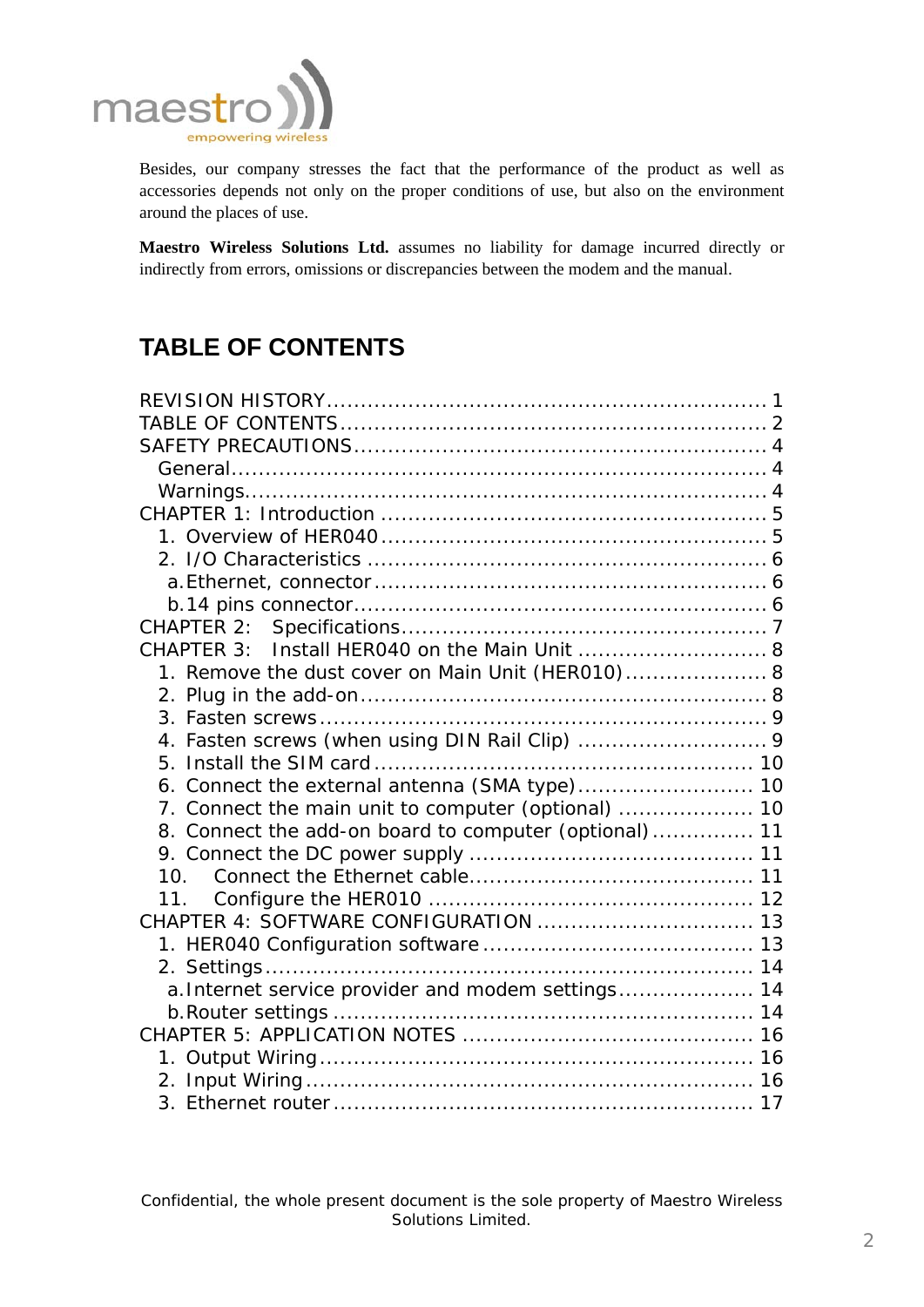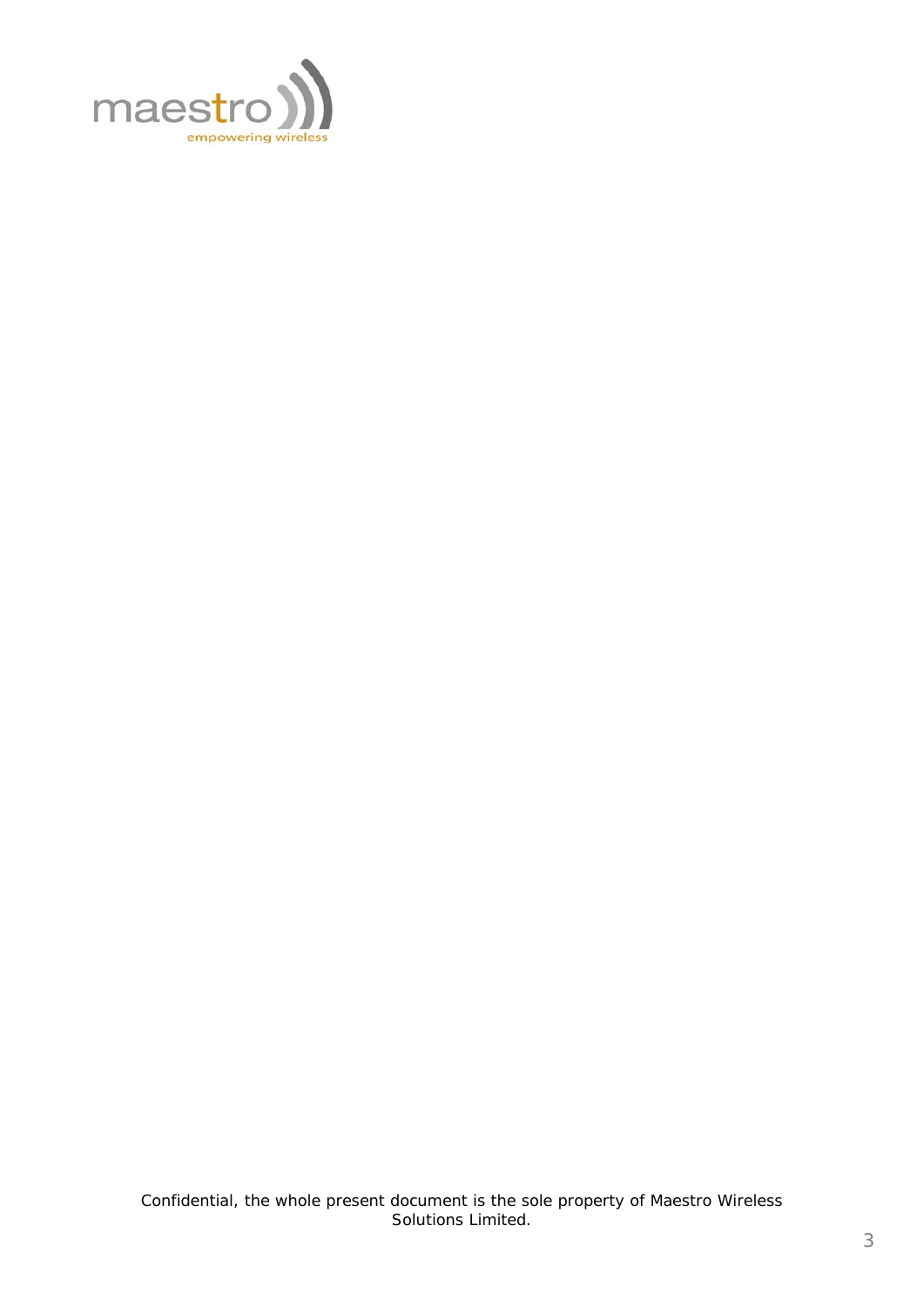

# <span id="page-4-0"></span>**SAFETY PRECAUTIONS**

## <span id="page-4-1"></span>*General*

- The user must operate the product according to the specifications described in this User Manual.
- Make sure the ratings and performance characteristics of the product are sufficient for the systems, machines and equipment.

## <span id="page-4-2"></span>*Warnings*

.

- Do not attempt to unplug the product from the Main Unit when the latter is being supplied power.
- Do not attempt to disassemble, modify or repair the product. Any attempt to do so may result in malfunction or fire.
- Provide safety measures in external circuit to ensure safety in the system in case of abnormality occurs due to malfunction of the product or another external factor affecting the product's operation. Safety measures include but not limited to Emergency stop circuits, interlock circuits and limit circuits.
- The digital outputs may remain ON or OFF in case the OptoRelay is damaged. As a counter-measure for such problem, external safety measures must be provided to ensure safety in the system.
- Construct a control circuit so that the power supply for the I/O circuits does not come ON before power supply for the Heritage Main Unit.
- If there is risk of high voltage surge appearing on I/O circuits, then use a different power supply for the I/O circuits from the one for the Heritage Main Unit. The 2 power supplies will need to be isolated.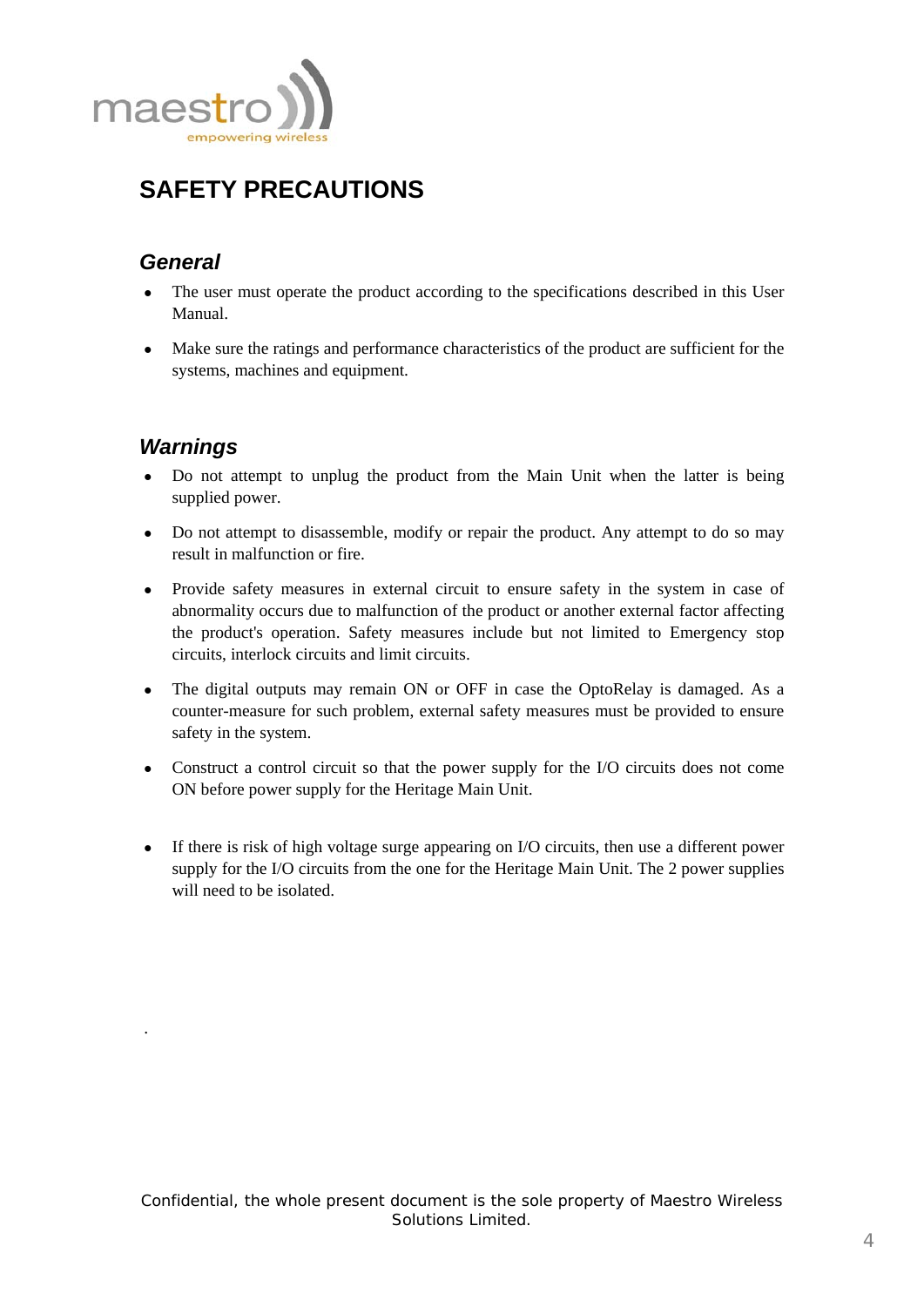

# <span id="page-5-0"></span>**CHAPTER 1: Introduction**

HER040 is an optional add-on box for the Maestro Heritage Main Unit (ordering code HER010). The functions of which are then extended by adding 2 digitals inputs and 2 digitals outputs to the system. The HER040 also extends the functionalities of the Main unit by providing 10/100BASE-T Ethernet connectivity.

#### <span id="page-5-1"></span>*1. Overview of HER040*



- A. Expansion connector (to main unit)
- B. Ethernet connector
- C. I/O and configuration connector
- D. Nuts for locking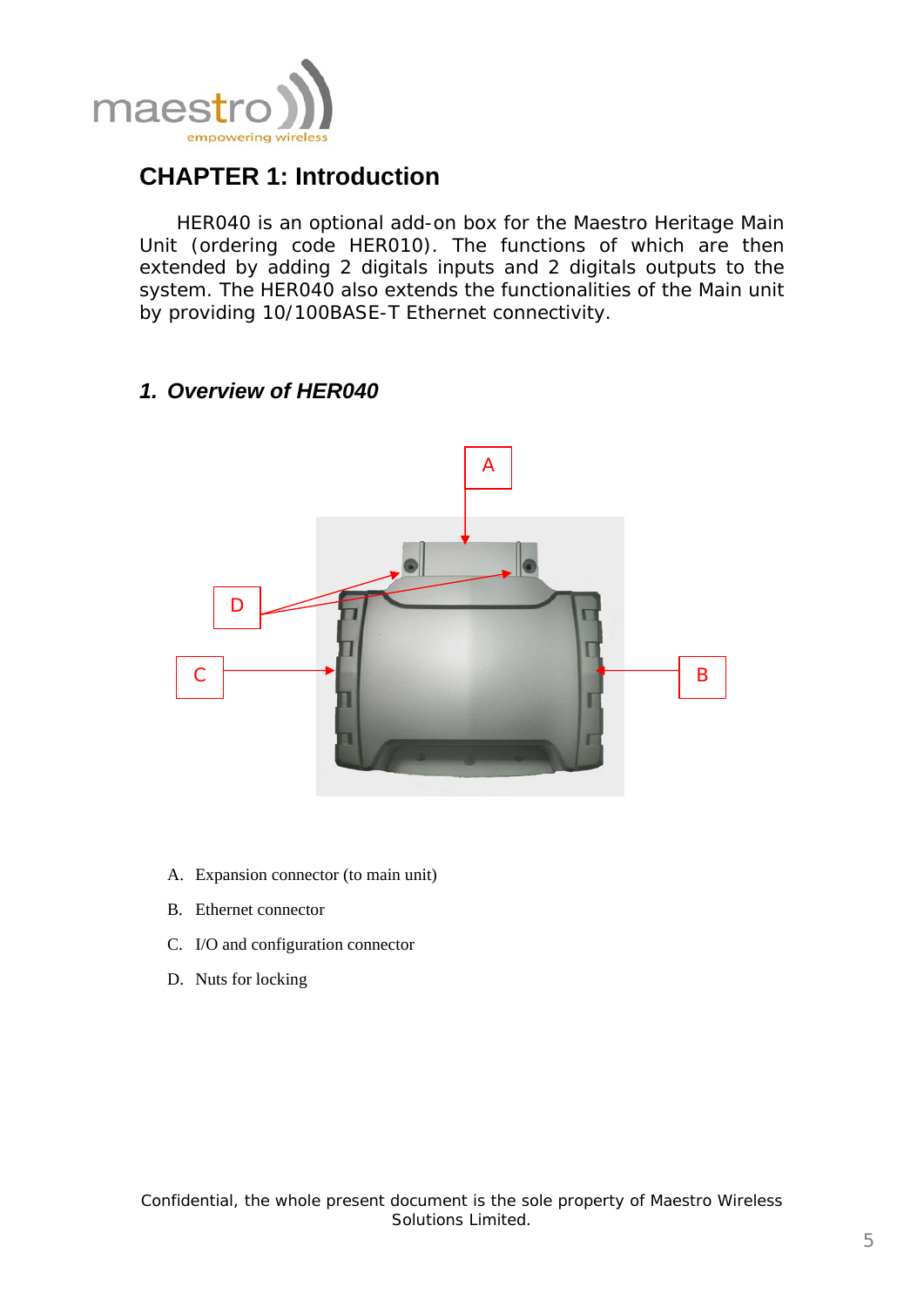

## <span id="page-6-0"></span>*2. I/O Characteristics*

#### **a. Ethernet, connector**

<span id="page-6-1"></span>This is a standard 8P8C connector wired for Ethernet communication; it can accept any Ethernet cable.

#### **b. 14 pins connector**

<span id="page-6-2"></span>The HER040 14 pins connector is used for configuration, diagnostic and provides two inputs and outputs for custom applications.

| Pin            | <b>Type</b>               | <b>Electrical</b>            | <b>Note</b>        |
|----------------|---------------------------|------------------------------|--------------------|
|                | <b>RS-232 TD</b>          |                              | Diagn. & config.   |
| $\overline{2}$ | <b>RS-232 DTR</b>         |                              | Diagn. & config.   |
| 3              | <b>RS-232 RTS</b>         |                              | Diagn. & config.   |
| 4              | <b>RS-232 RD</b>          |                              | Diagn. & config.   |
| 5              | <b>RS-232 DSR</b>         |                              | Diagn. & config.   |
| 6              | <b>RS-232 CTS</b>         |                              | Diagn. & config.   |
| 7              | <b>RS-232 GND</b>         | Ground                       | Diagn. & config.   |
| 8              | Not connected             |                              |                    |
| 9              | Opto-Coupler Input 1      | ON voltage $= 5$ to 32V DC   | Polarity           |
| 10             | Opto-Coupler Input 2      | ON voltage $= 5$ to 32V DC   | Polarity           |
| 11             | Opto-Coupler Input Common | Reference for input 1 and 2  | Polarity           |
| 12             | Opto-relay Output 1       | 600mA max. 32V Max.          | For driving relays |
| 13             | Opto-relay Output 2       | 600mA max. 32V Max.          | For driving relays |
| 14             | Opto-relay Output Common  | Reference for output 1 and 2 |                    |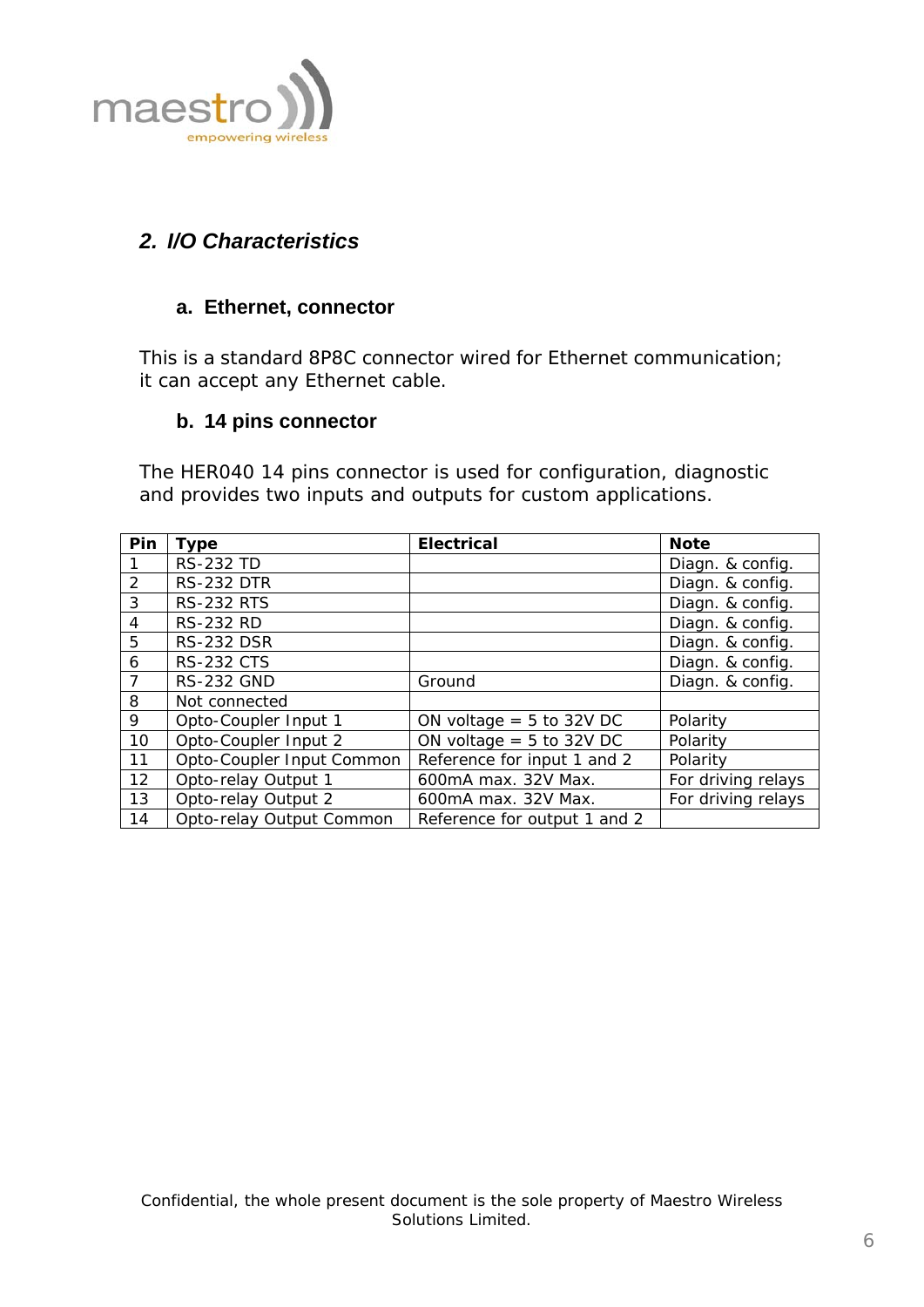

# <span id="page-7-0"></span>**CHAPTER 2: Specifications**

| <b>I</b> tem             |                   |                                        |  |
|--------------------------|-------------------|----------------------------------------|--|
| Enclosure                |                   | PC/ABS plastic UL-94V0<br>flammability |  |
|                          | Type              | Opto-Coupler x 2                       |  |
| Input port               | ON voltage        | 5Vdc min 32Vdc max                     |  |
|                          | OFF voltage       | OVdc min 1.0Vdc max                    |  |
|                          | Type              | Opto-Relay x2 for driving              |  |
|                          |                   | relays                                 |  |
| Output port              | Operating voltage | 32V DC Max                             |  |
|                          | Current carrying  |                                        |  |
|                          | capacity          | 600mA max                              |  |
|                          | (continuous)      |                                        |  |
| Ethernet                 | Connector         | Standard RJ45                          |  |
|                          | LEDS              | Green for connection status            |  |
|                          |                   | Yellow for RX/TX                       |  |
| Operating Temperature    |                   | $-40$ to $+85$ deg C                   |  |
| Storage Temperature      |                   | $-40$ to $+85$ deg C                   |  |
| Weight                   |                   | 75g                                    |  |
| <b>Overall Dimension</b> |                   | 100(L)x75(W)x28(H)mm                   |  |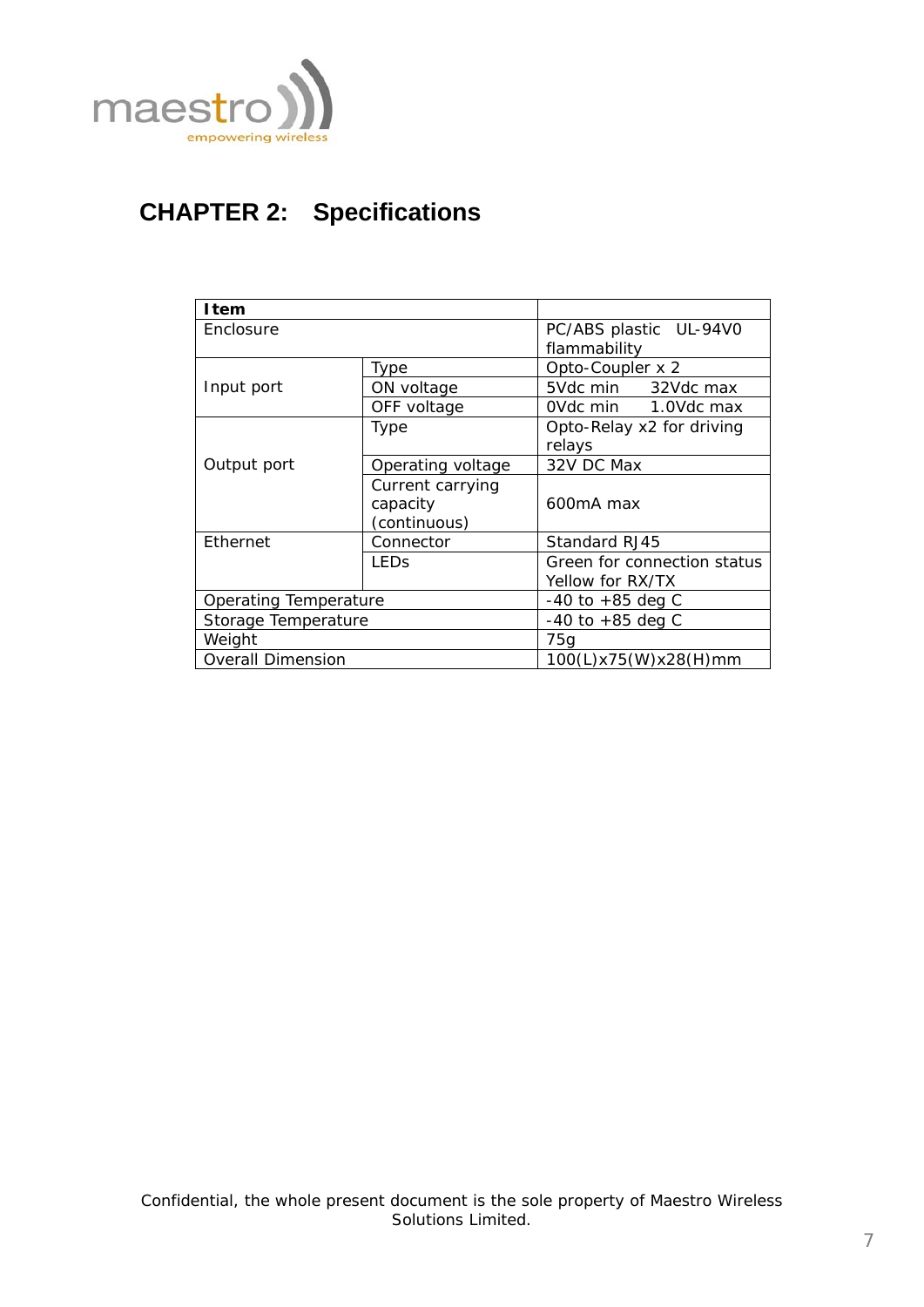

# <span id="page-8-0"></span>**CHAPTER 3: Install HER040 on the Main Unit**

#### *1. Remove the dust cover on Main Unit (HER010)*

<span id="page-8-1"></span>This will expose the mounting slot; the connector pins can be seen inside the slot.



## *2. Plug in the add-on*

<span id="page-8-2"></span>Align the connector end of HER040 and slide it into the mounting slot. The ribs on the connector end guide the sliding action. Push until the connector goes all the way in. The action is normally very smooth.

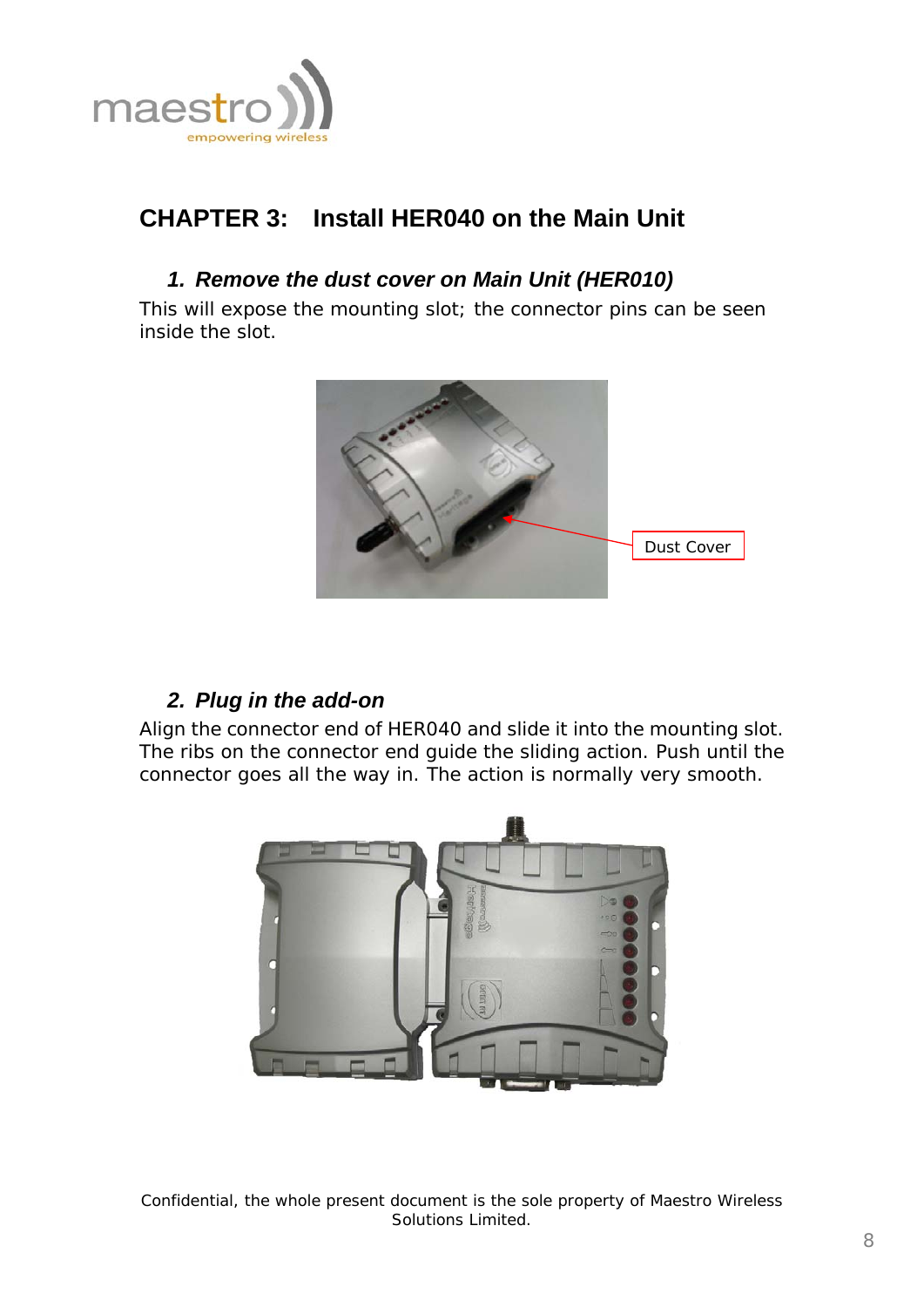

#### *3. Fasten screws*

<span id="page-9-0"></span>Use the 2 screws sized M2x6 and 2 spring washers, supplied together with HER040, to secure the two units in position.



## *4. Fasten screws (when using DIN Rail Clip)*

<span id="page-9-1"></span>Use the 2 screws sized M2x10 and 2 spring washers, supplied together with DIN Rail Clip, to secure the two units in position. The screw threads are to go through 2 mounting holes on the Clip before fastening the two units.

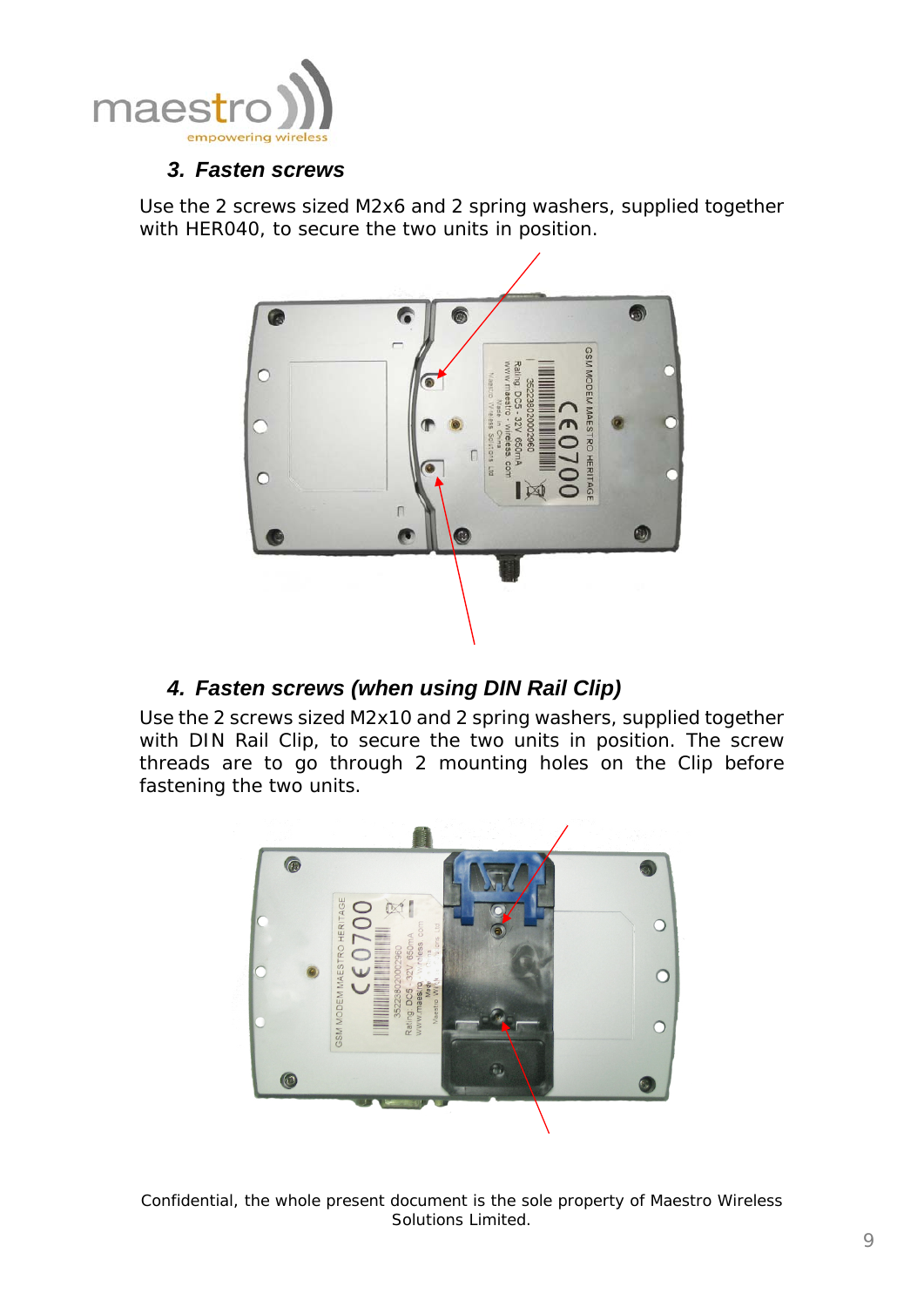

## *5. Install the SIM card*

<span id="page-10-0"></span>(please refer to HER010 Manual for more details)

 Use a ball pen or paper clip to press the SIM holder eject button. The SIM holder will come out a little. Then take out the SIM holder.

Note: DO NOT pull out the SIM holder without pushing the ejector.

Put the SIM card to the tray; make sure it has completely sat on the tray. Put the tray back into the slot.

#### *6. Connect the external antenna (SMA type)*

<span id="page-10-1"></span>(please refer to HER010 Manual for more details)

Connect this to an external antenna with SMA male connector. Make sure the antenna is for the GSM 900/1800 or GSM 850 / 1900 frequency with impedance of 50ohm, and also connector is secured tightly.

Note: Please use antenna designed for GSM 900/1800 or GSM 850 / 1900 MHz operation. Incorrect antenna will affect communication and even damage the modem.



#### *7. Connect the main unit to computer (optional)*

<span id="page-10-2"></span>(please refer to HER010 Manual for more details)

If you need to configure or diagnostic the Heritage main unit, you can use the RS232 cable to connect the modem's Sub-D connector to an external computer.

Solutions Limited. Confidential, the whole present document is the sole property of Maestro Wireless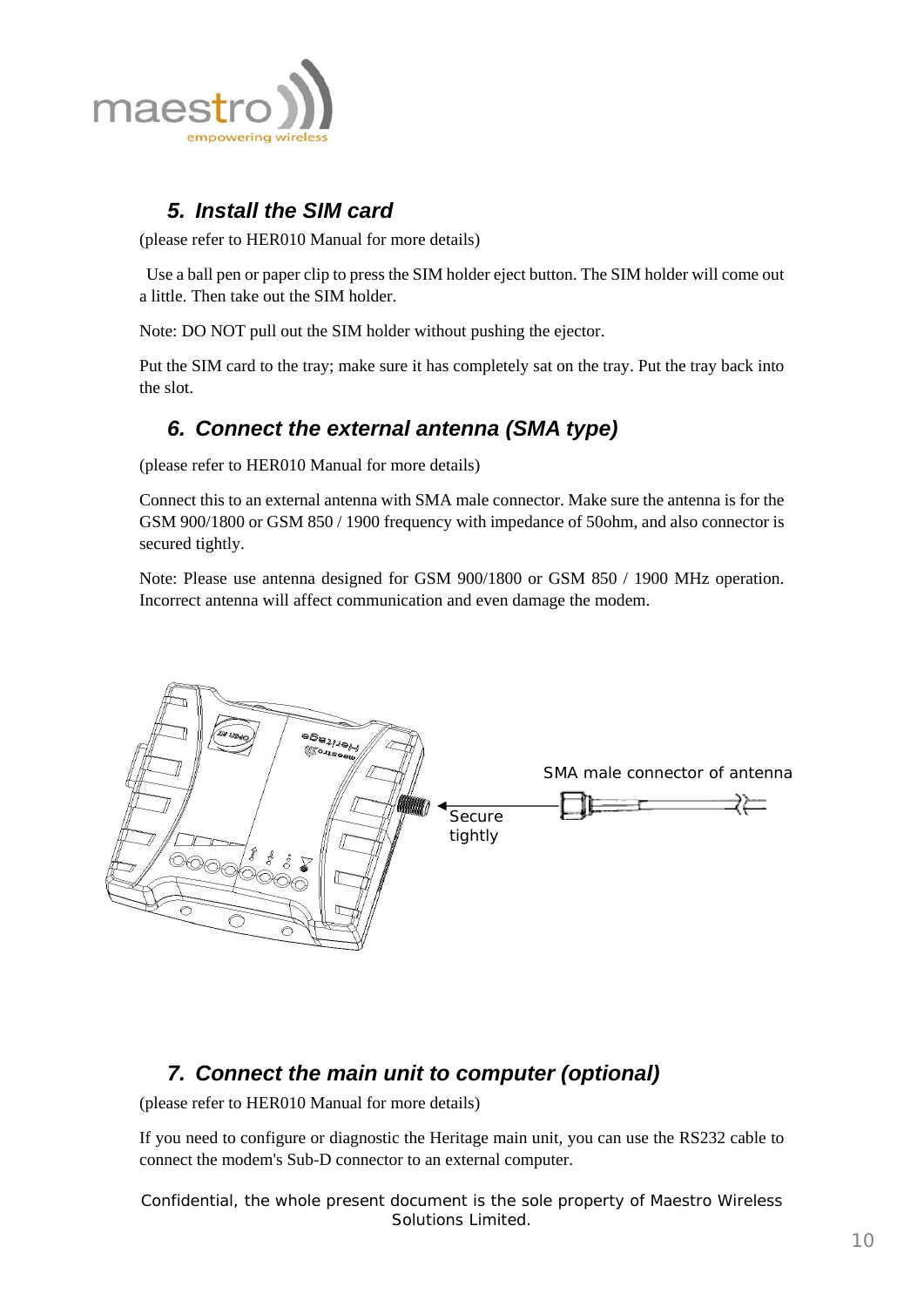

Connection example using RS232 cable:



## *8. Connect the add-on board to computer (optional)*

<span id="page-11-0"></span>If you need to configure the HER040 add-on board, you can use the provided cable to connect the unit's 14 pins connector to a computer then refer to chapter 4 for software configuration.

The 14 pins connector is protected by a rubber cover. Remove the cover first; it will remain attached by its base so that you can not loose it; then plug-in the provided cable. Plug the other end of the cable to a host computer for configuration.

## *9. Connect the DC power supply*

<span id="page-11-1"></span>(please refer to HER010 Manual for more details)

Connect the open ending of the inducted power cord to a DC supply. Refer to the following for power supply requirement.

| Input voltage range | $5V - 32V$ |
|---------------------|------------|
| Rated current       | 500 mA     |



Connect the connector to the modem. The modem will turn on automatically.

The status indicator on the modem will be lit when power on. After a few seconds it will go flashing slowly.

## *10. Connect the Ethernet cable*

<span id="page-11-2"></span>You can use an Ethernet cable to connect the modem 8P8C socket to external controller/computer/machine/local network. Once both end of the cable are plugged, LEDs should turn on, on the modem connector.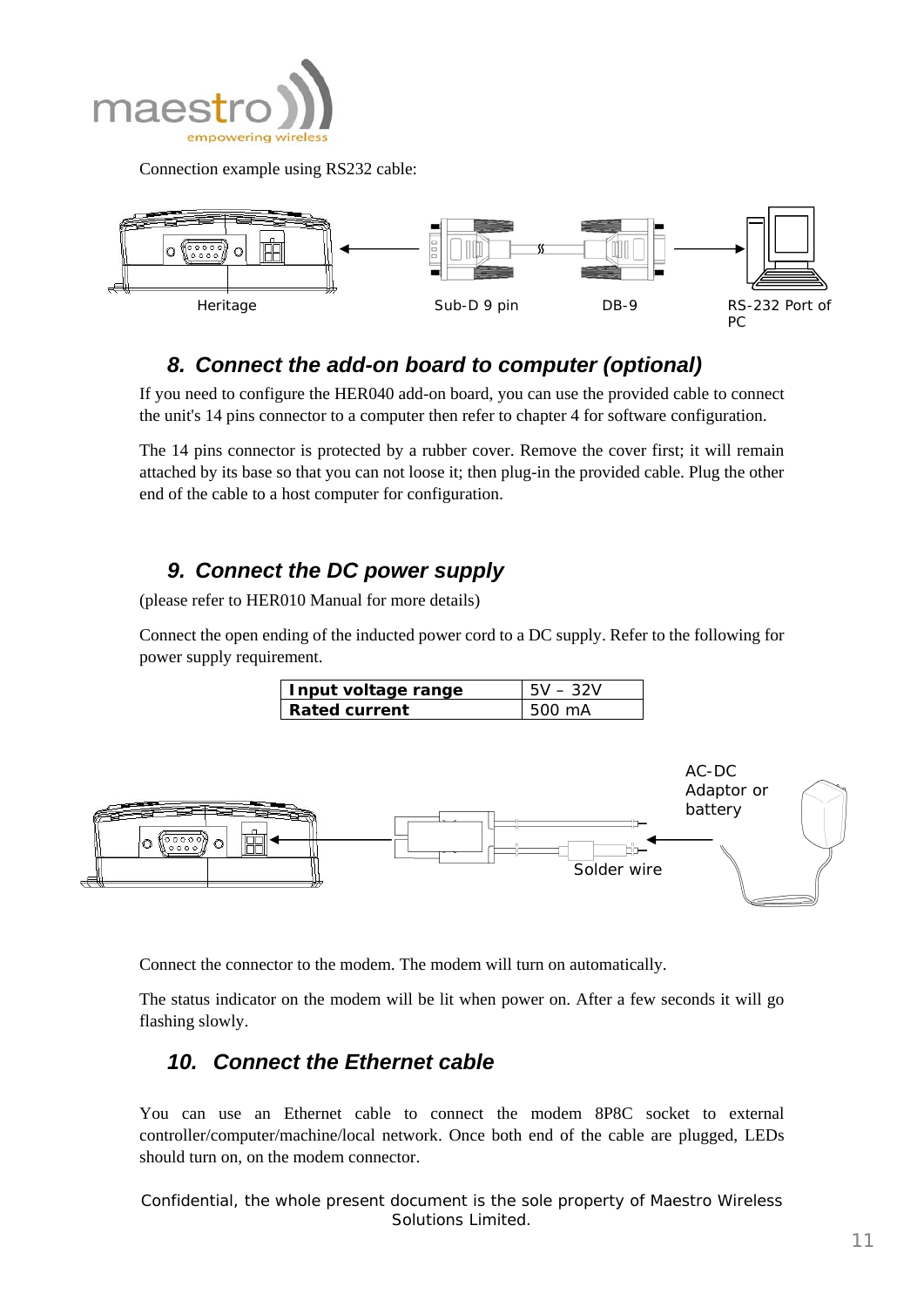

## *11. Configure the HER010*

<span id="page-12-0"></span>In order to have HER040 work with the Heritage main unit, this last one has to be specifically configured. Make sure the HER010 is connected to a computer (using RS232 cable), than run a HyperTerminal (or any equivalent software) session on this computer, and connect to the modem using the following settings: 115200bps, 8 data bits, no parity, 1 stop bit, and hardware flow control, then type the following command:

AT+HPLUGIN=4

That should return

OK

To check the good configuration, send the following command:

AT+HPLUGIN?

That should return

 +HPLUGIN: 4 OK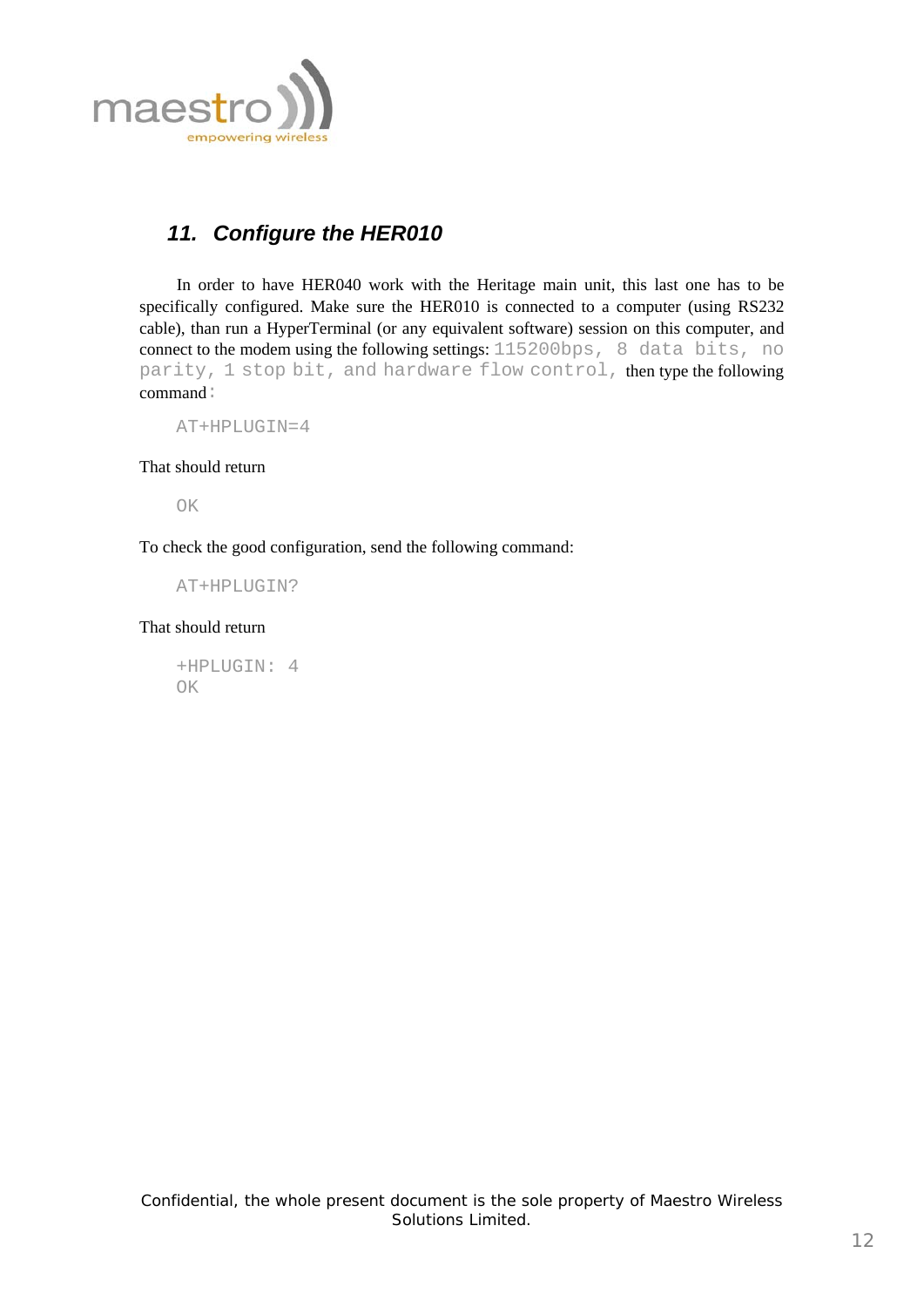

# <span id="page-13-0"></span>**CHAPTER 4: SOFTWARE CONFIGURATION**

#### *1. HER040 Configuration software*

<span id="page-13-1"></span>The Ethernet add-on board is easily set-up using the provided software by Maestro Wireless Solutions. Before proceeding, please make sure the board has been set set-up as recommended in the previous chapter (i.e. both boxes assembled and secured; supply cable, antenna, Ethernet cable, 14 pins to DB9 cable plugged; SIM card inserted).

 The configuration software being written in Java, the host computer needs to have Java installed. If this is not done yet, please download the latest version of Java on the website http://www.java.com/.

 The software will first ask you to choose on which COM port is the board connected (make sure no software is already using the COM port), then will fetch the settings of the board and display them. Make the modifications required then save them, or just discard the changes to quit the software.



*First step is to choose the COM port connected to the HER040.*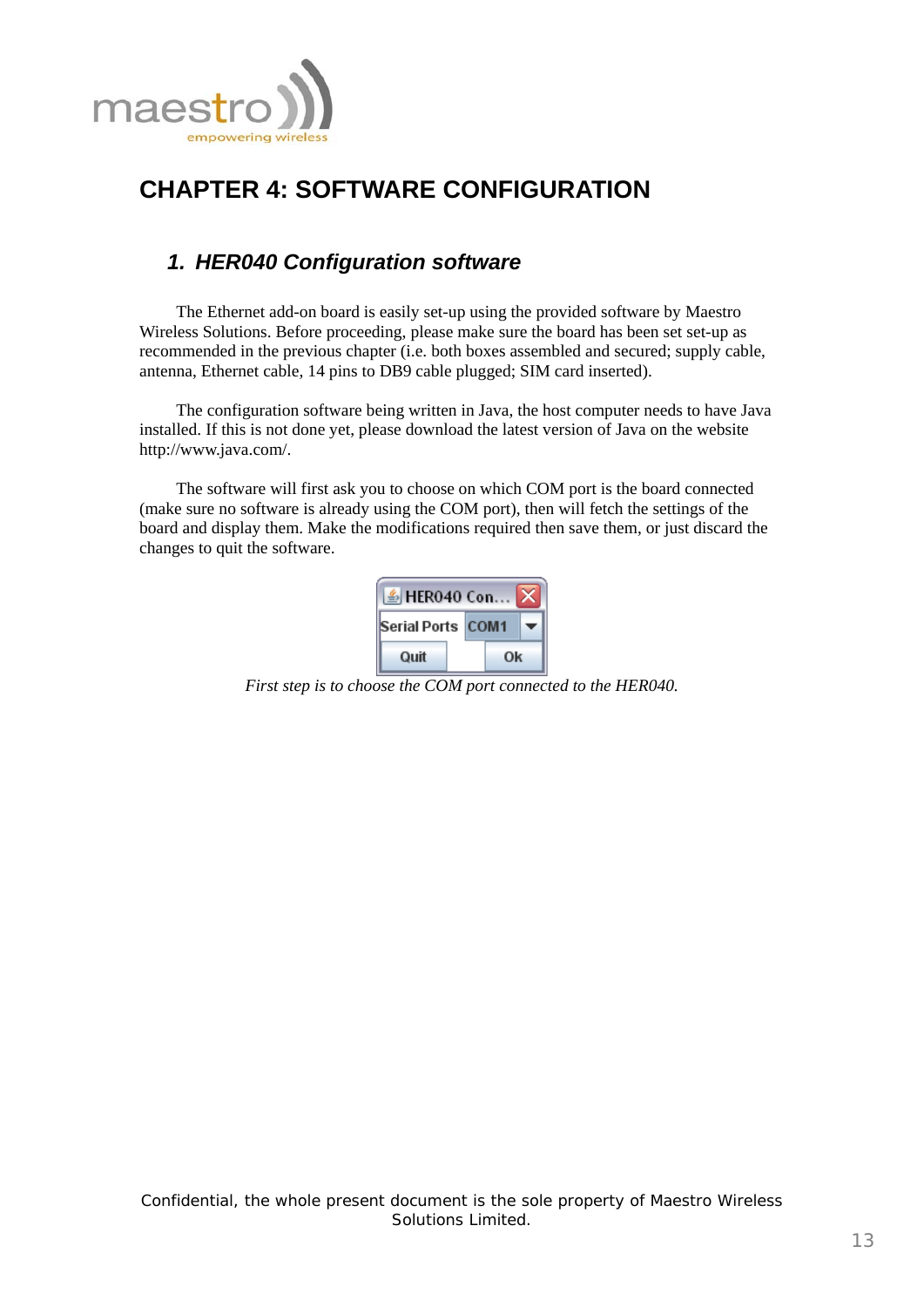

| HER040 Configuration Utility              |                |  |  |  |
|-------------------------------------------|----------------|--|--|--|
| maestro ))<br>empowering wireless         |                |  |  |  |
| MAC Address (read only):                  | 000000000000   |  |  |  |
| ISP User name:                            |                |  |  |  |
| ISP Password:                             |                |  |  |  |
| DHCP pool size (1-255, 0 if no DHCP):  10 |                |  |  |  |
| Default IP (0.0.0.0 to use DHCP):         | 192.168.0.1    |  |  |  |
| IP Gateway:                               | 192.168.0.1    |  |  |  |
| Subnet:                                   | 255.255.255.0  |  |  |  |
| DNS server 1 (0.0.0.0 to refresh):        | 203.142.96.241 |  |  |  |
| DNS server 2 (0.0.0.0 to refresh):        | 203.142.96.242 |  |  |  |
| Save                                      | Quit           |  |  |  |

*Then the software will present the parameters, which can be edited and saved. Changes are only taken into account when the Save button is pressed.* 

## *2. Settings*

#### **a. Internet service provider and modem settings**

<span id="page-14-1"></span><span id="page-14-0"></span>

| <b>Parameter</b>    | <b>Description</b>                                    | Default value |
|---------------------|-------------------------------------------------------|---------------|
| ISP User name       | Set connection username, used to login onto your ISP  | Empty         |
| <b>ISP</b> Password | Sets connection password, used to login onto your ISP | Empty         |

#### **b. Router settings**

<span id="page-14-2"></span>

| <b>Parameter</b> | <b>Description</b>                                                                                                                             | Default value |
|------------------|------------------------------------------------------------------------------------------------------------------------------------------------|---------------|
| Default IP       | Default IP for the HER040 on the LAN side. Set it to   192.168.0.1<br>$0.0.0$ of the address is to be resolved via an external<br>DHCP server. |               |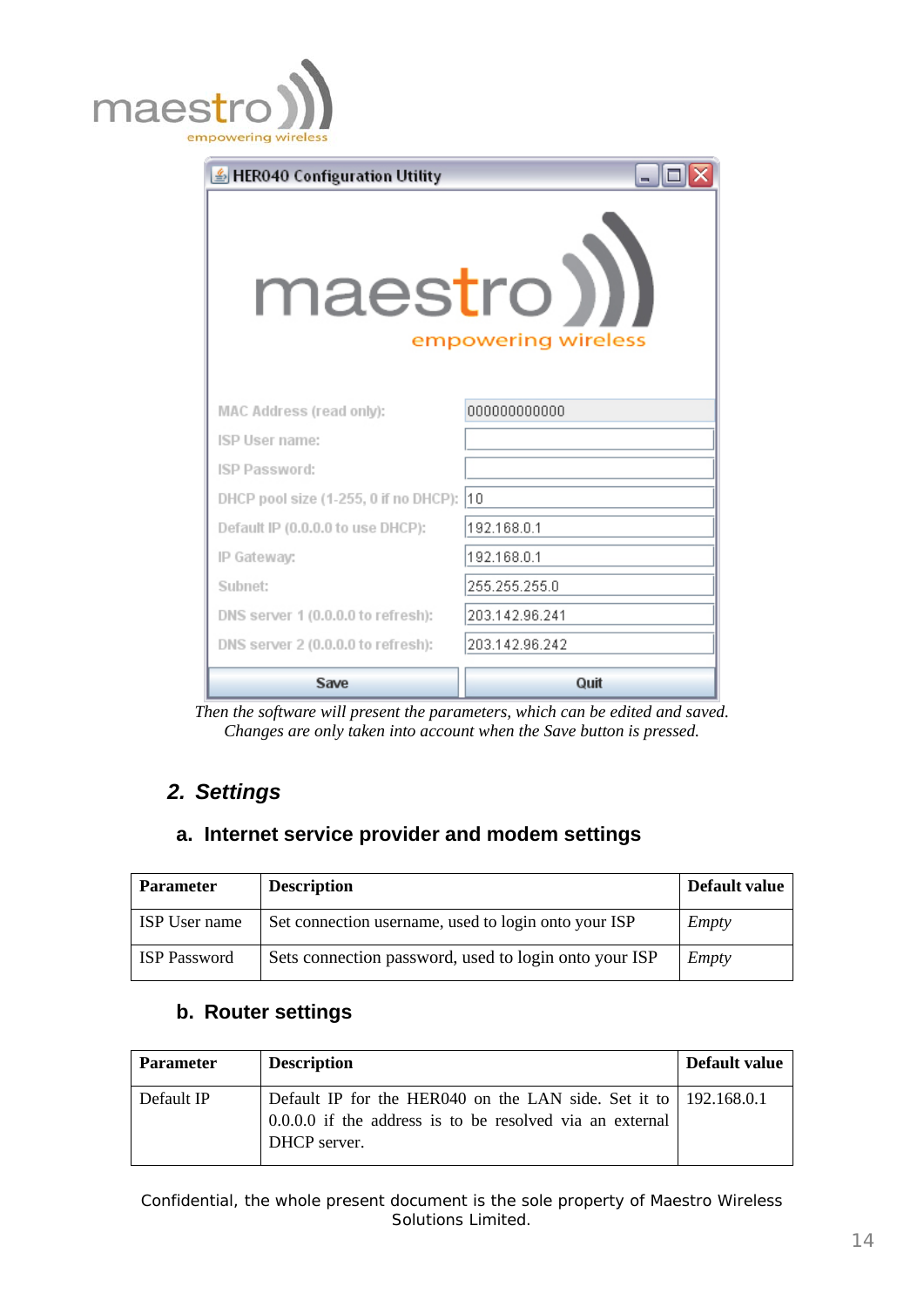

| <b>DHCP</b> Pool size | Sets number of addresses to be allocated in the IP pool of<br>HER040 DHCP server. Range from 1 to 255; but if set to<br>0 the DHCP server will be deactivated | <b>10</b>     |
|-----------------------|---------------------------------------------------------------------------------------------------------------------------------------------------------------|---------------|
| IP Gateway            | Gateway IP address. If set to 0.0.0.0 and if the default IP is<br>also set to 0.0.0.0, this address will be resolved via DHCP.                                | 192.168.0.1   |
| Subnet                | Subnet mask address. If set to 0.0.0.0 and if the default IP is<br>also set to 0.0.0.0, this mask will be resolved via DHCP                                   | 255.255.255.0 |
| DNS server 1          | Primary DNS server                                                                                                                                            | Empty         |
| DNS server 2          | Secondary DNS server                                                                                                                                          | Empty         |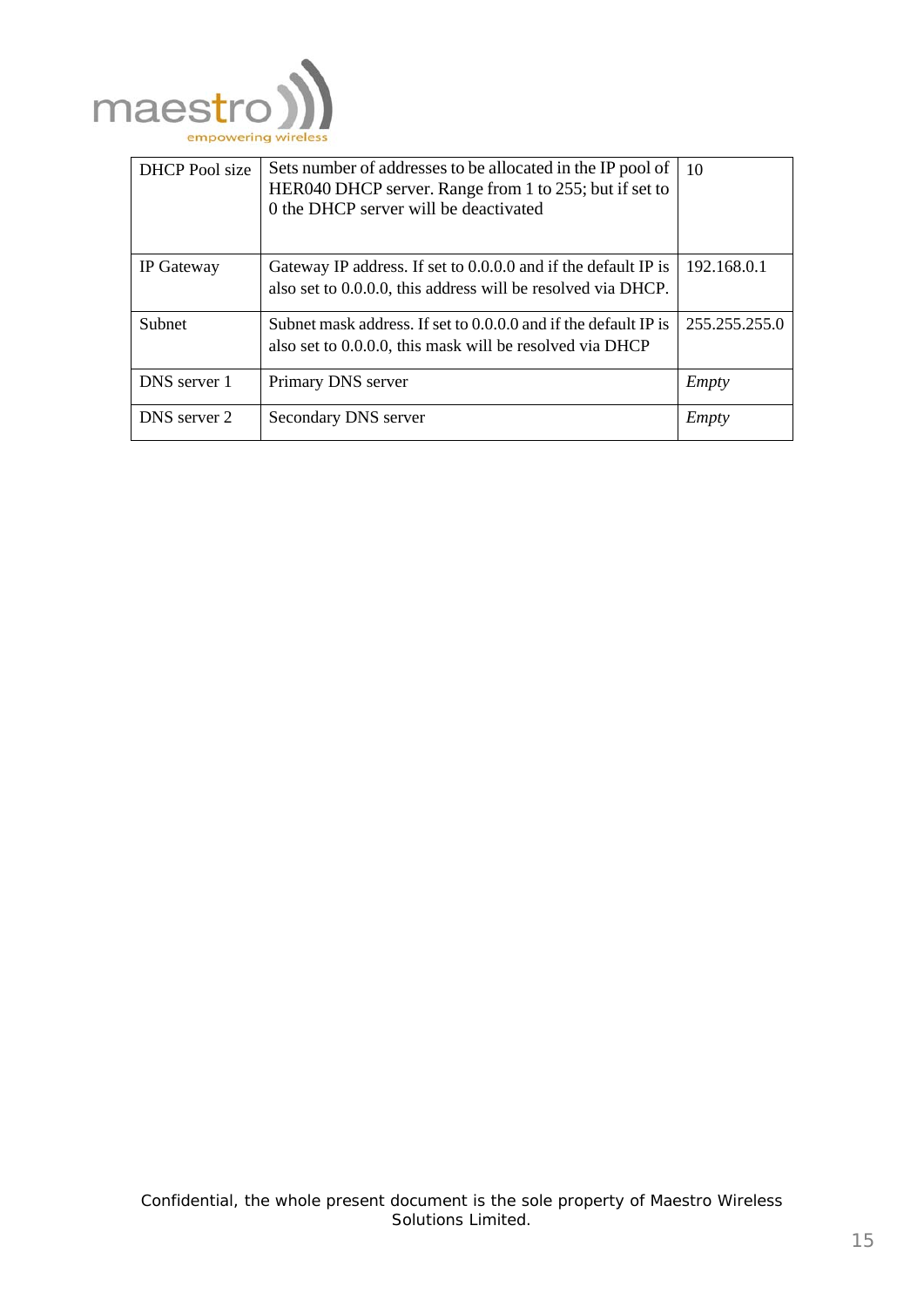

# <span id="page-16-1"></span><span id="page-16-0"></span>**CHAPTER 5: APPLICATION NOTES**

# *1. Output Wiring*

| Case | <b>Circuit examples</b> | <b>Characteristics</b>                                                                          | <b>Caution</b>                                                                                                                                                 |
|------|-------------------------|-------------------------------------------------------------------------------------------------|----------------------------------------------------------------------------------------------------------------------------------------------------------------|
|      | <b>HER 040</b>          | Use DC type<br>mechanical relay to<br>extend the output<br>circuit for driving<br>heavier load. | Relay is inductive.<br>There is already a<br>diode inside the board<br>to protect against<br>flyback voltage, so<br>there is no need to add<br>an external one |

## *2. Input Wiring*

<span id="page-16-2"></span>

| Case | <b>Circuit examples</b>                            | <b>Characteristics</b>                                                                 | <b>Caution</b>                                                                                                                   |
|------|----------------------------------------------------|----------------------------------------------------------------------------------------|----------------------------------------------------------------------------------------------------------------------------------|
| 1    | input port<br><b>HEROYO</b><br>n<br>$+$<br>DC 24 V | The input port is<br>switched ON when a<br>DC voltage between<br>5V to 32V is applied. | Voltage driving the<br>input ports must be<br>DC.<br>Make sure the<br>polarity is correct and<br>voltage does not<br>exceed 32V. |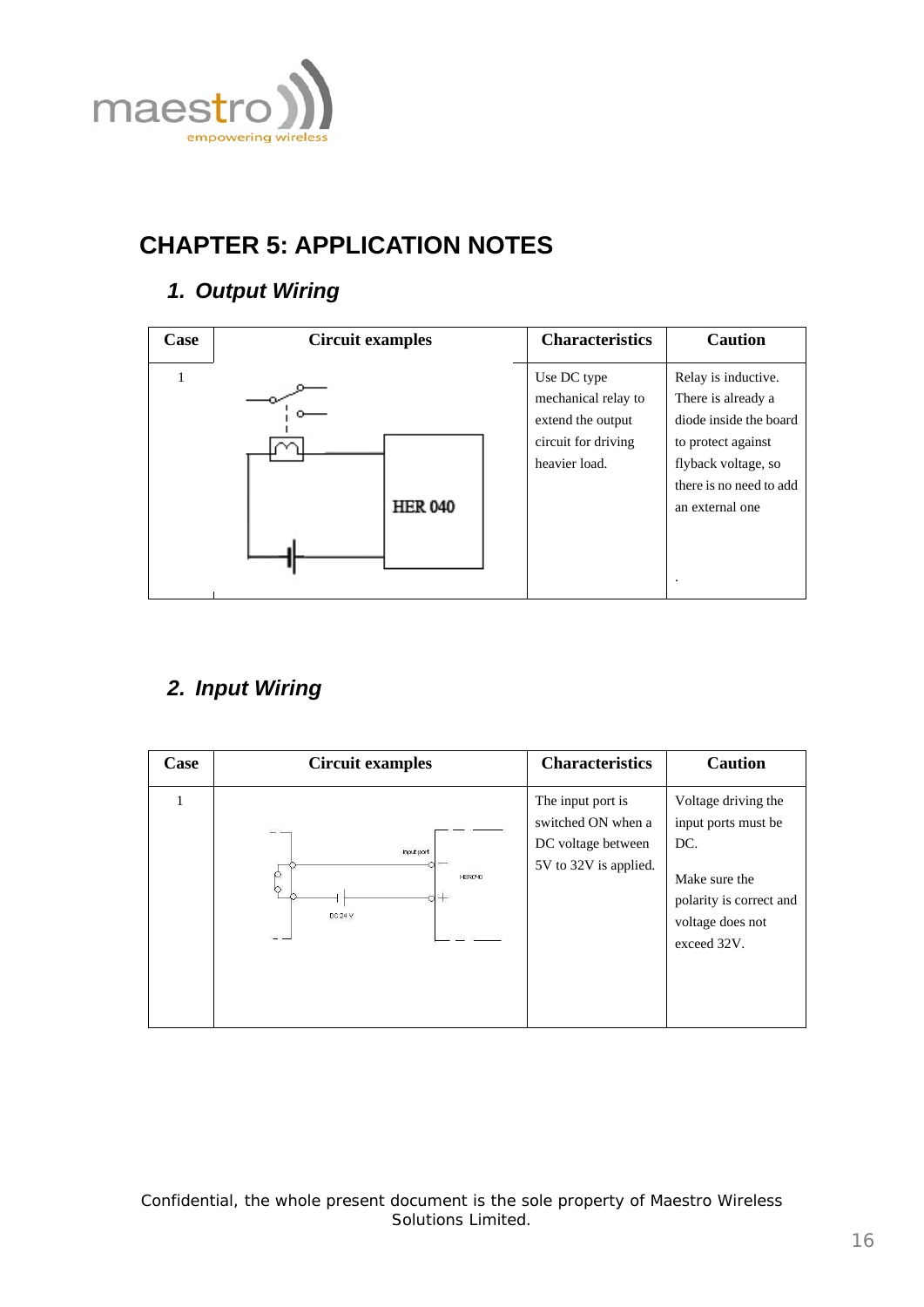



#### *3. Ethernet router*

<span id="page-17-0"></span>The HER040 box used with the Maestro Heritage can form a system that will act as GPRS/Edge router for an Ethernet LAN. Using such system, one can easily connect a computer, a machine or even a whole local network to Internet. This section summarizes the setup of the heritage unit with AT commands in order to have the gateway work.

*Note: these are just guidelines, please refer to HER010 manual for full detail of the commands* 

We assume the following setup is done: assembling HER010 and HER040, SIM card installation; power supply, antenna, RS232 (to computer) and Ethernet cable connection.

Run a HyperTerminal (or any equivalent software) session on the computer connected with RS232, and connect to the modem using the following settings: 115200bps, 8 data bits, no parity, 1 stop bit, and hardware flow control.

The HER040 is factory configured to act as a router. You now have to enter the APN parameters (that are provided by your phone operator). This is done by sending commands AT+CGDCONT through the RS232 link, as follow:

 $AT+HPLUGIN=4$  (if you have not done that already) AT+CGDCONT=1,"IP","internet"

*(Your operator can have different settings)*